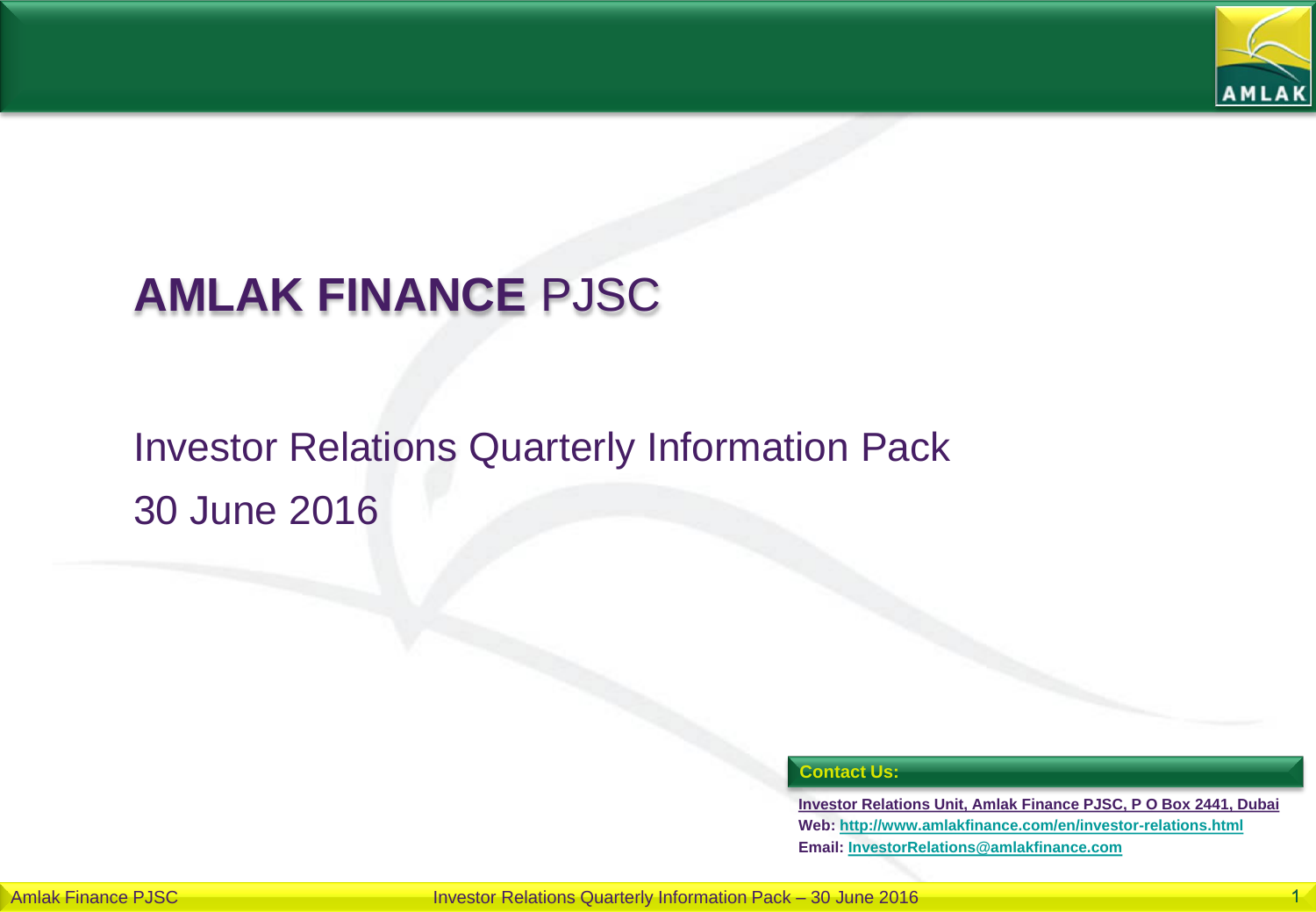

The information set out in this presentation is being made available to recipients for information purposes only. It does not constitute, nor is it intended to be an offer to sell, or an invitation to subscribe for, or purchase, any securities in the Company. Neither this presentation nor anything in it shall form the basis of any contract or commitment.

This presentation may contain forward looking statements including statements regarding our intent, belief or current expectations with respect to Company's businesses and operations, market conditions, results of operation and financial condition, capital adequacy, specific provisions and risk management practices. Readers are cautioned not to place undue reliance on these forward looking statements.

The information contained herein has been prepared to assist the Recipients in making their own evaluation on the Company and does not purport to contain all information that they may desire. In all cases, the Recipients should conduct their own investigation and analysis of the Company, its business, prospects, results of operations and financial condition as well as any other information the Recipients may deem relevant to their decision making.

The Presentation is at the date hereof. Neither the delivery of this Presentation nor any further discussions in relation to the Company or the contemplated issue of shares with any of the Recipients shall, under any circumstances, create any implication that there has been no change in the affairs of the Company since the date of this Presentation.

Without the express prior written consent of the Company, the Presentation and any information contained within it may not be (i) reproduced (in whole or in part), (ii) copied at any time, (iii) used for any purpose other than your evaluation of the Company.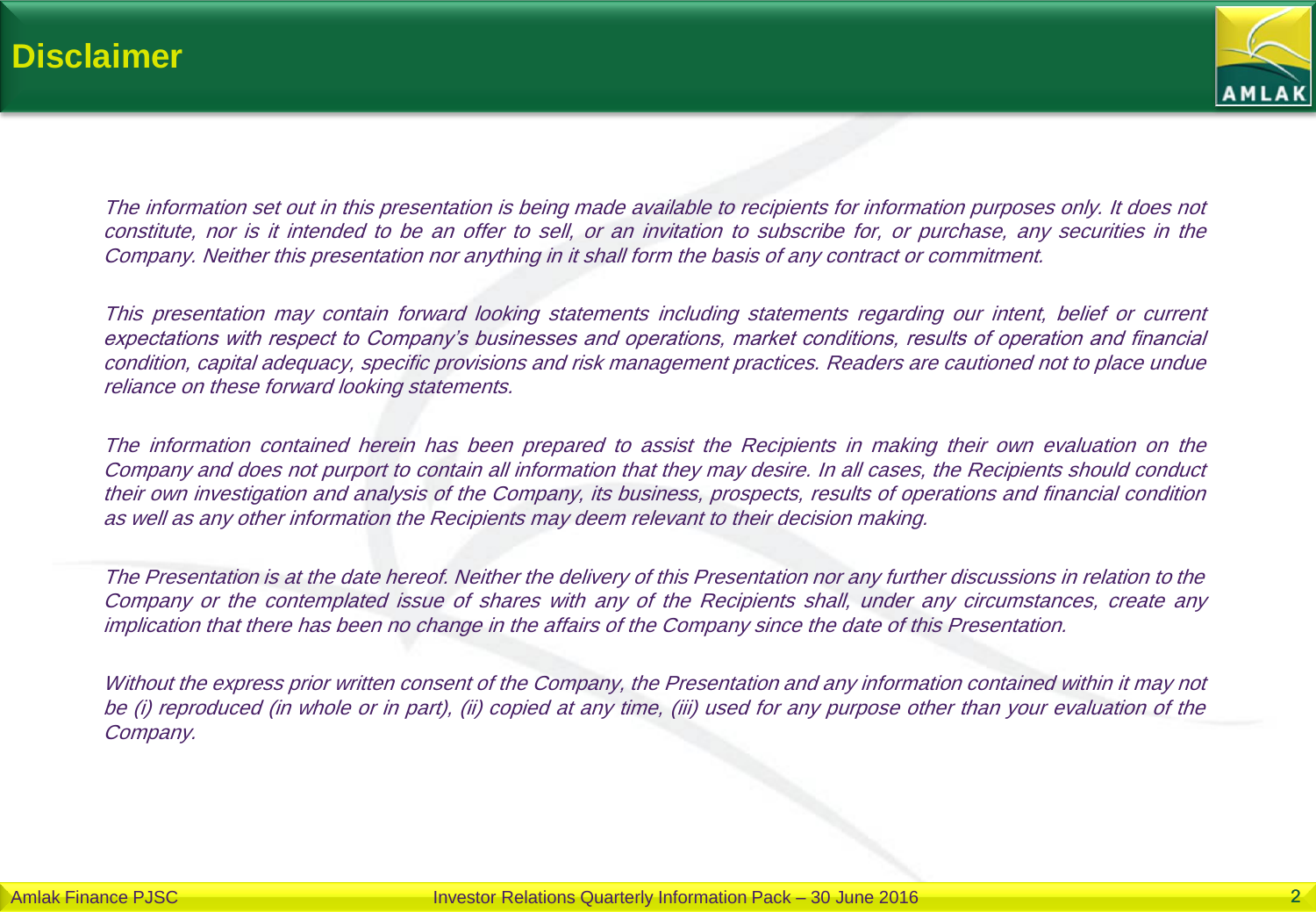



# **Sections**

**Q FINANCIAL HIGHLIGHTS** 

**Q STRATEGY** 

**Q AMLAK AT A GLANCE** 

 OWNERSHIP STRUCTURE / STOCK INFORMATION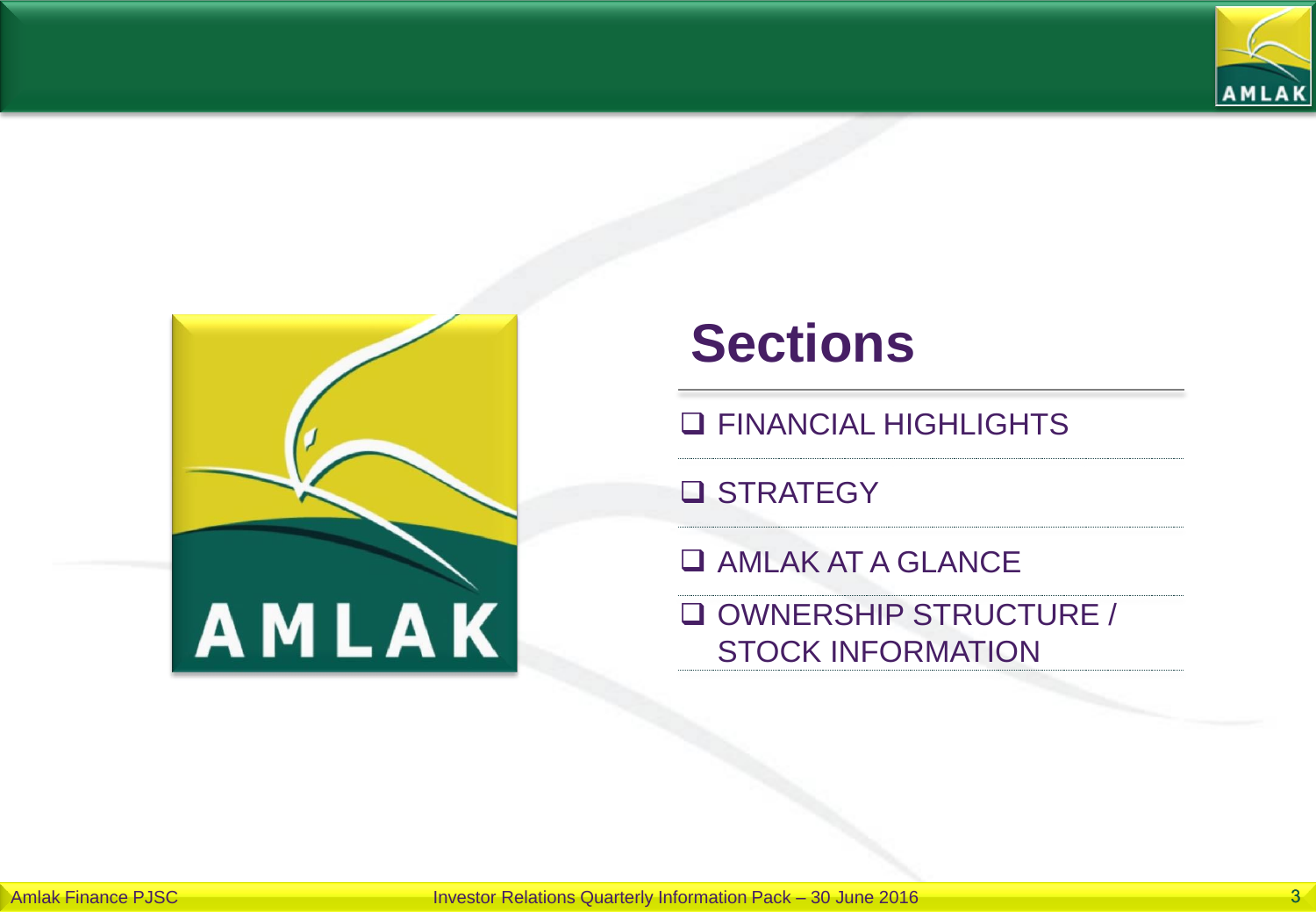

# **FINANCIAL HIGHLIGHTS**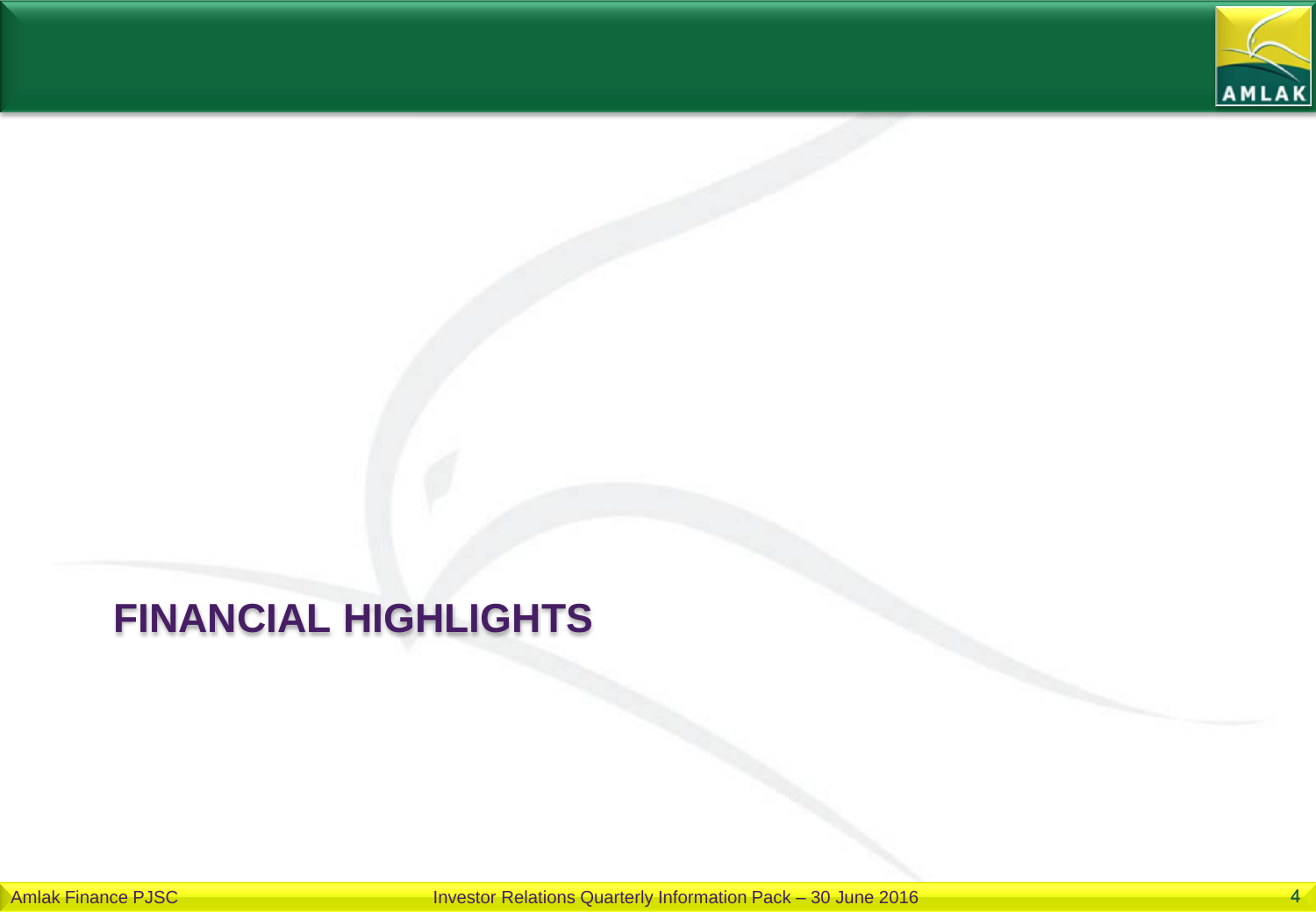

|                                                                      | H1 2016 | H1 2015 | Q2 2016        | Q1 2016 | Q4 2015         | Q3 2015        | Q2 2015        |
|----------------------------------------------------------------------|---------|---------|----------------|---------|-----------------|----------------|----------------|
| <b>Description</b>                                                   | AED (M) |         | AED (M)        |         |                 |                |                |
| Income from financing and Investing assets                           | 104     | 148     | 45             | 59      | 75              | 74             | 67             |
| <b>Rental Income</b>                                                 | 27      | 21      | 14             | 13      | 13              | 12             | 10             |
| Share of results of associate                                        | 13      | 11      | $\overline{7}$ | 6       | $\overline{7}$  | $\overline{7}$ | 5              |
| Sale of real estate                                                  | 312     | 21      | 32             | 280     | 30              | 23             | 21             |
| Other Income                                                         | 8       | 15      | 4              | 4       | $6\phantom{1}6$ | 7              | $8*$           |
| <b>Total Income</b>                                                  | 464     | 216     | 102            | 362     | 131             | 123            | $111*$         |
| Impairment (reversals)                                               | (88)    | (47)    | (56)           | (32)    | (27)            | 17             | $(19)^*$       |
| Fair value gain/(loss) on investment properties                      | ۰       | ٠       | $\sim$         | ٠       | 67              |                |                |
| <b>Operating Expenses</b><br>(including cost of sale of real estate) | (225)   | (81)    | (50)           | (175)   | (70)            | (49)           | (46)           |
| Profit / (loss) before distribution to<br>financiers / investors     | 151     | 88      | (4)            | 155     | 101             | 91             | 46             |
| Distribution to financiers / investors                               | (64)    | (73)    | (32)           | (32)    | (34)            | (34)           | (37)           |
| Profit / (loss) for the period                                       | 87      | 15      | (36)           | 123     | 67              | 57             | $\overline{9}$ |

 Total Revenue improved by more than 2 folds and Group Profit by more than 5 folds in H1 2016, when compared with similar period last year.

□ Rental Income and Share of Results from Associates improved in Q2-2016.

□ Q2 2016 recorded net loss of AED 36M due to increased provisioning caused by a number of customer accounts becoming delinquent as well as a general fall in real estate prices against mortgage assets.

\* These numbers have been reclassified and disclosed in the 30 June 2016 financial statements with no impact on net profit / (loss) for the period.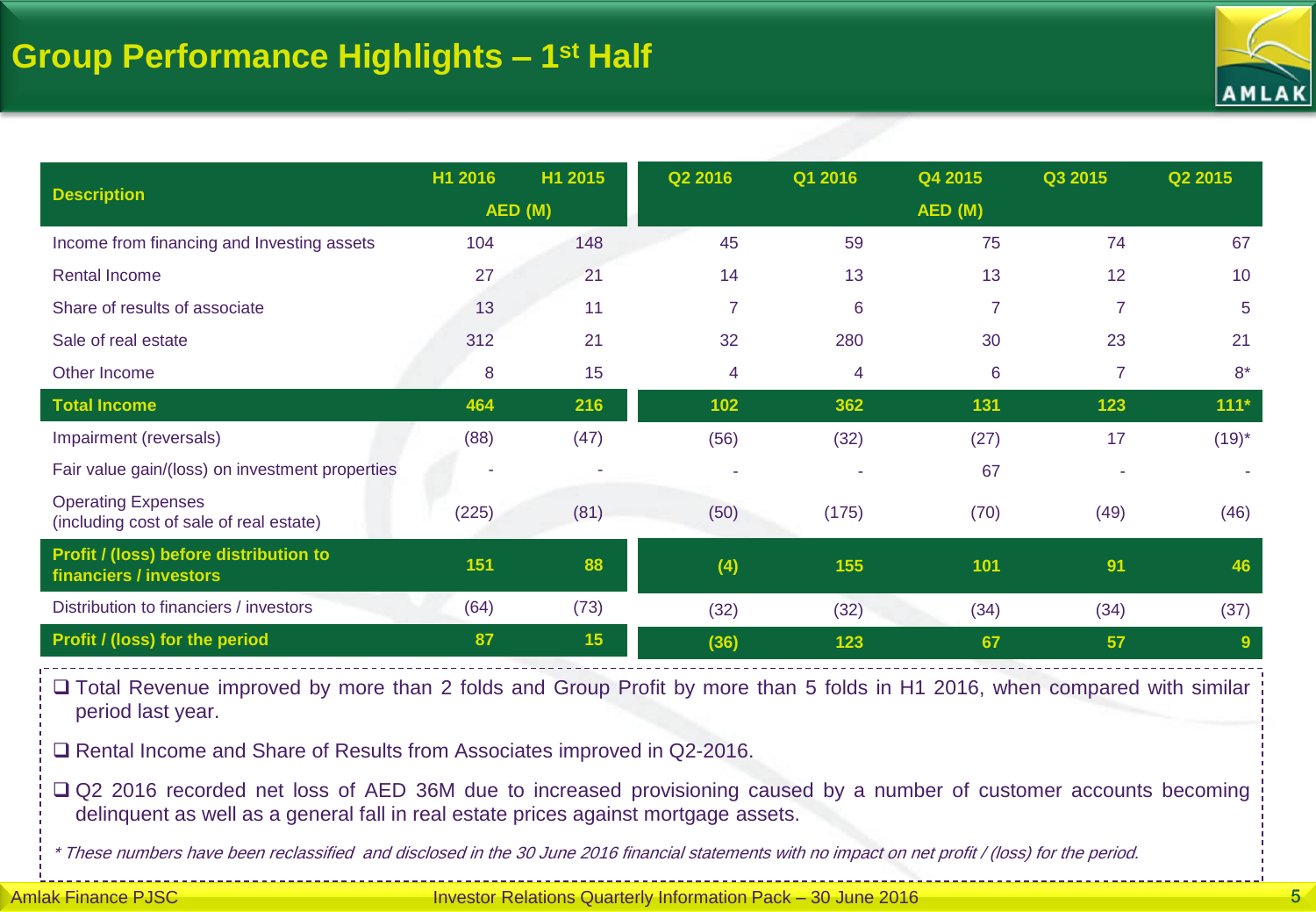## **Group Income Statement YTD Comparative Analysis**



### **AED in Million**



- □ Total revenue rose to AED 464M in H1 2016. This is due to income recognized in Q1 2016 from sale of real estate assets (Nad Al Hamar).
- □ Revenue from Financing Activity is AED 104M in H1 2016, representing a 30% fall from the same period last year in view of lower financing (mortgage) book following customer repayments.
- $\Box$  Steady rise in rental income with slight increase in rental prices and further foreclosed units becoming available for rent.
- $\Box$  Operating costs remained the same as last year. H1 2016 numbers include cost of sales (AED 130M) and operating costs (AED15M) related to the Nad Al Hamar Land Project.
- $\square$  Distribution to Financiers improved by 12%, falling to AED65M, as result of further repayments of the Financiers' facilities during the period.
- □ Net profit rose to AED87M in H1 2016. This was due to income generated from the partial sale of land projects in Q1 2016.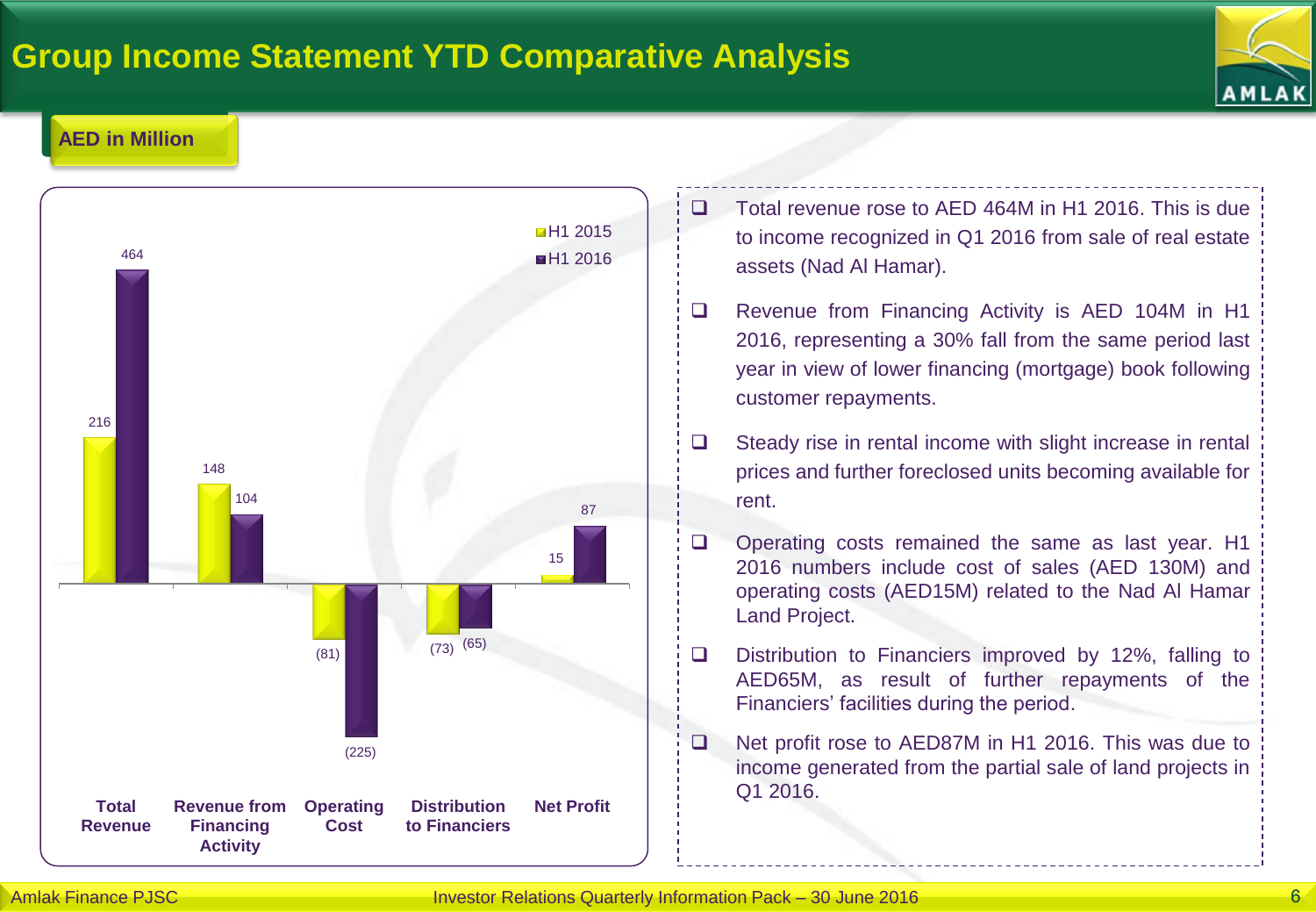## **Group Performance – Quarterly Trends**



#### **AED in Million**









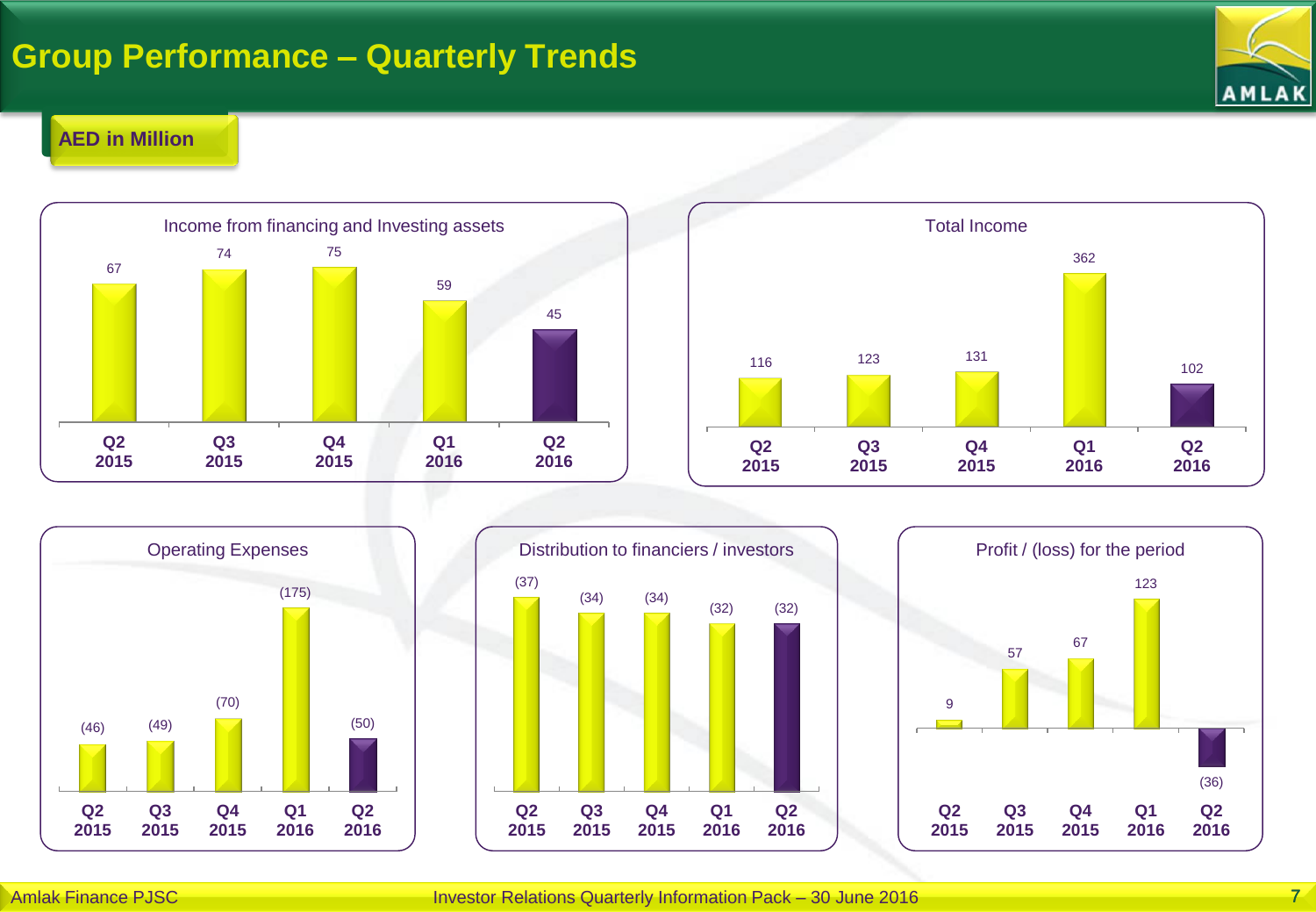

|                                                   | 30-Jun-16 | 30-Jun-15 | 31-Mar-16 | 31-Dec-15 | 30-Sep-15 | 30-Jun-15 |
|---------------------------------------------------|-----------|-----------|-----------|-----------|-----------|-----------|
| <b>Description</b>                                | AED (M)   |           |           |           |           |           |
| Cash and balances with banks                      | 813       | 1,184     | 667       | 606       | 405       | 1,184     |
| Islamic financing and investing assets            | 3,210     | 3,667     | 3,299     | 3,460     | 3,697     | 3,667     |
| Available-for-sale investments                    | 9         | 24        | 9         | 26        | 24        | 24        |
| <b>Real Estate Assets</b>                         | 2,286     | 2,228     | 2,282     | 2,411     | 2,243     | 2,228     |
| <b>Investment in Associate</b>                    | 279       | 268       | 288       | 282       | 274       | 268       |
| <b>Other Assets</b>                               | 184       | 314       | 212       | 103       | 78        | 314       |
| <b>Total Assets</b>                               | 6,781     | 7,685     | 6,757     | 6,888     | 6,721     | 7,685     |
| Investment deposits                               | 4,766     | 5,350     | 4,735     | 4,845     | 4,813     | 5,350     |
| Other liabilities (incl non-controlling interest) | 387       | 654       | 354       | 456       | 388       | 654       |
| <b>Equity</b>                                     | 1,628     | 1,681     | 1,668     | 1,587     | 1,520     | 1,681     |
| <b>Total Equity &amp; Liabilities</b>             | 6,781     | 7,685     | 6,757     | 6,888     | 6,721     | 7,685     |

Total assets stood at just under AED 6.8B in H1 2016 representing a 12% decrease from the same period last year.

 $\Box$  The mortgage book has continued to diminish since last year given lower new origination.

Shareholders equity improved to AED1.63B from AED1.58B as of the end of 2015.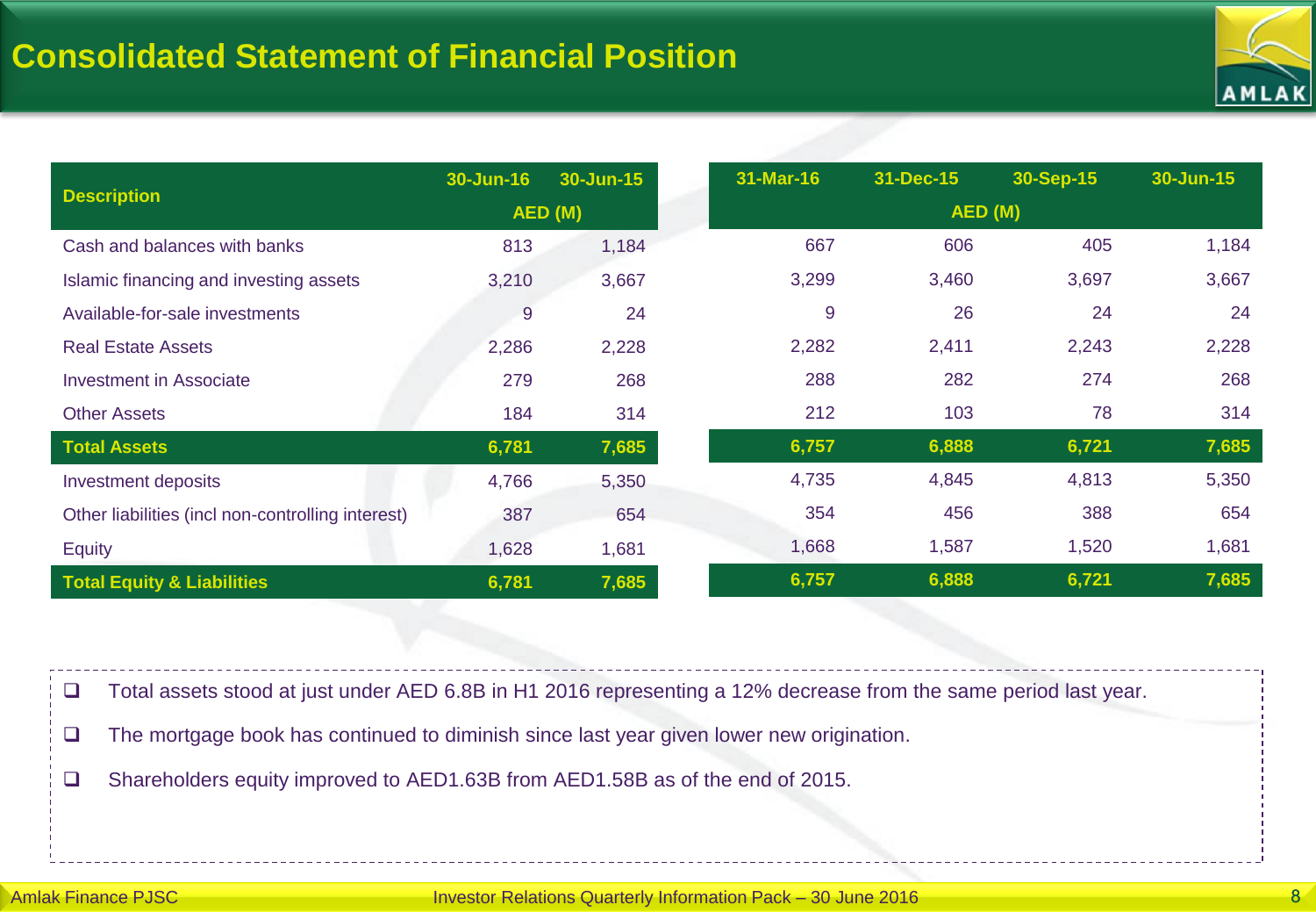## **Financial Position – Quarterly Trends**



#### **AED in Million**











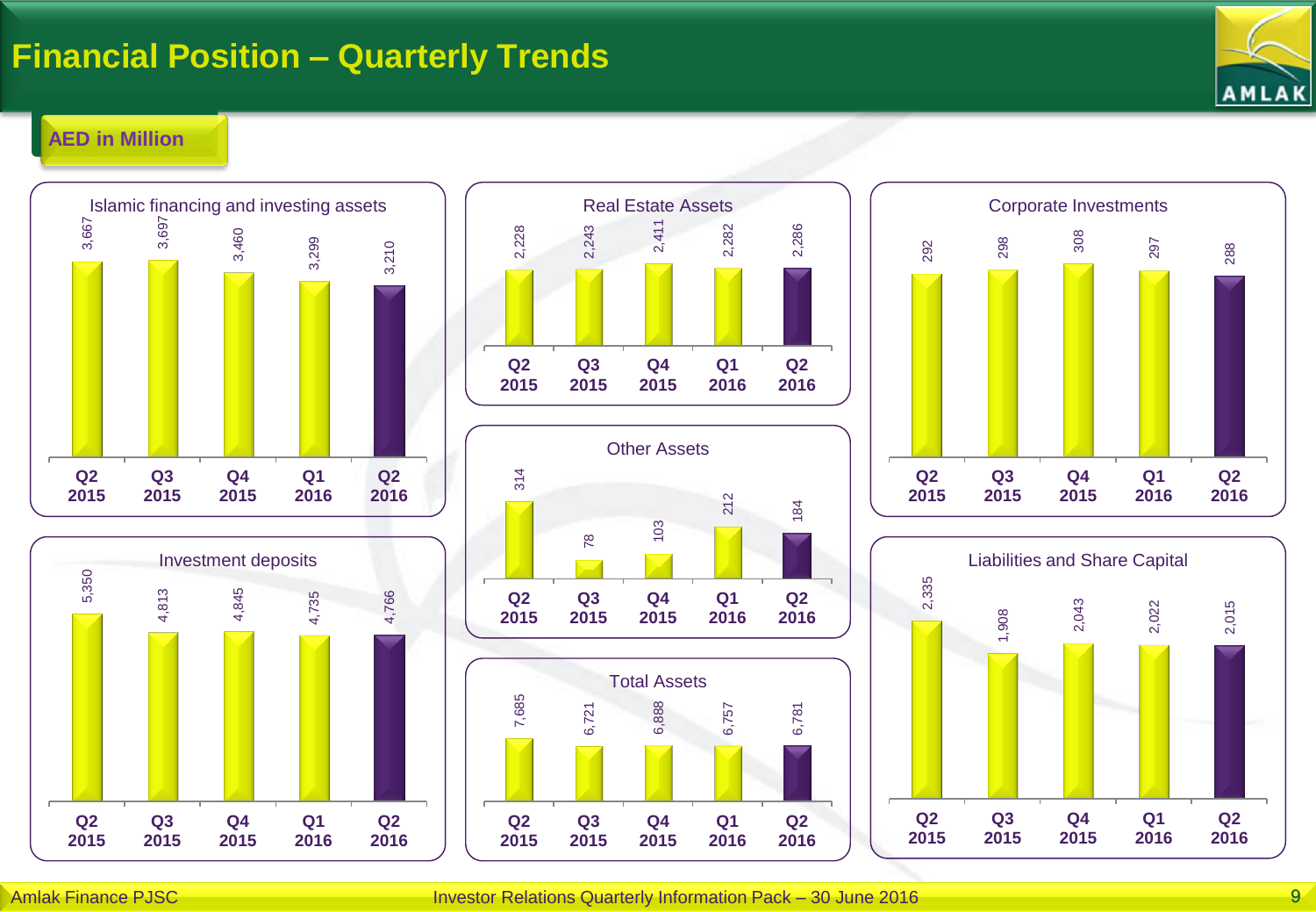

# **STRATEGY**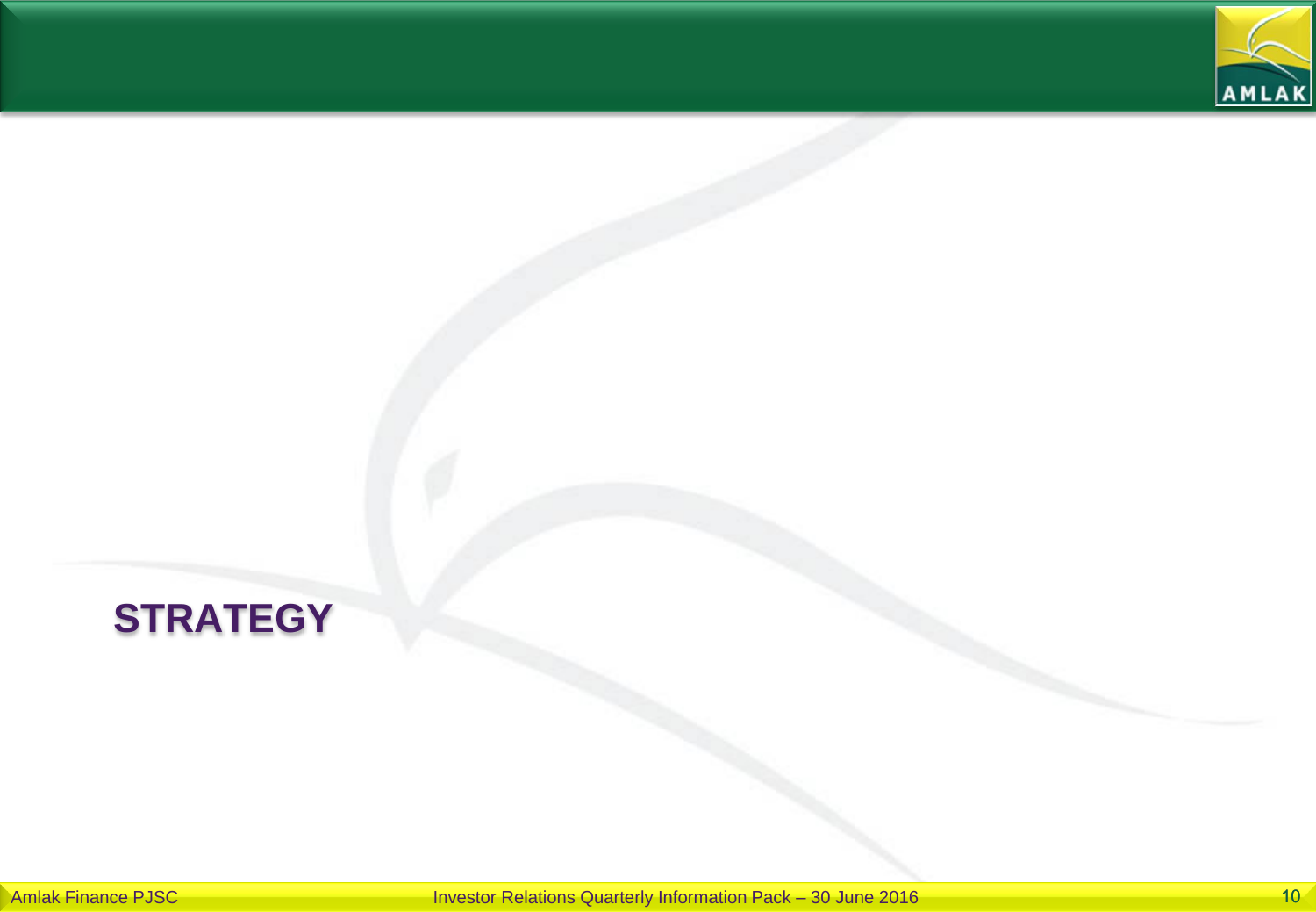### **Amlak's Strategic Direction**



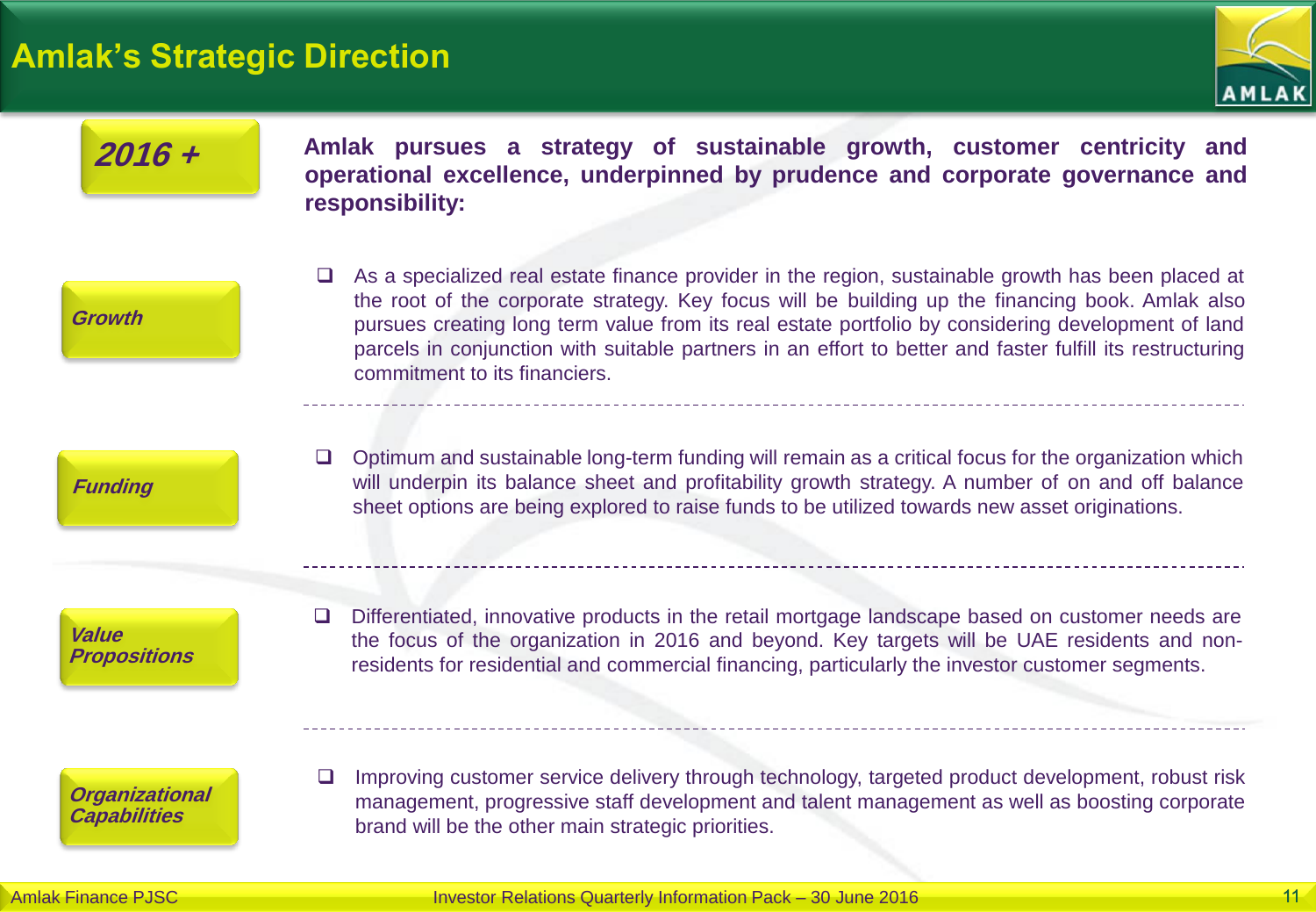**2016 Priorities**



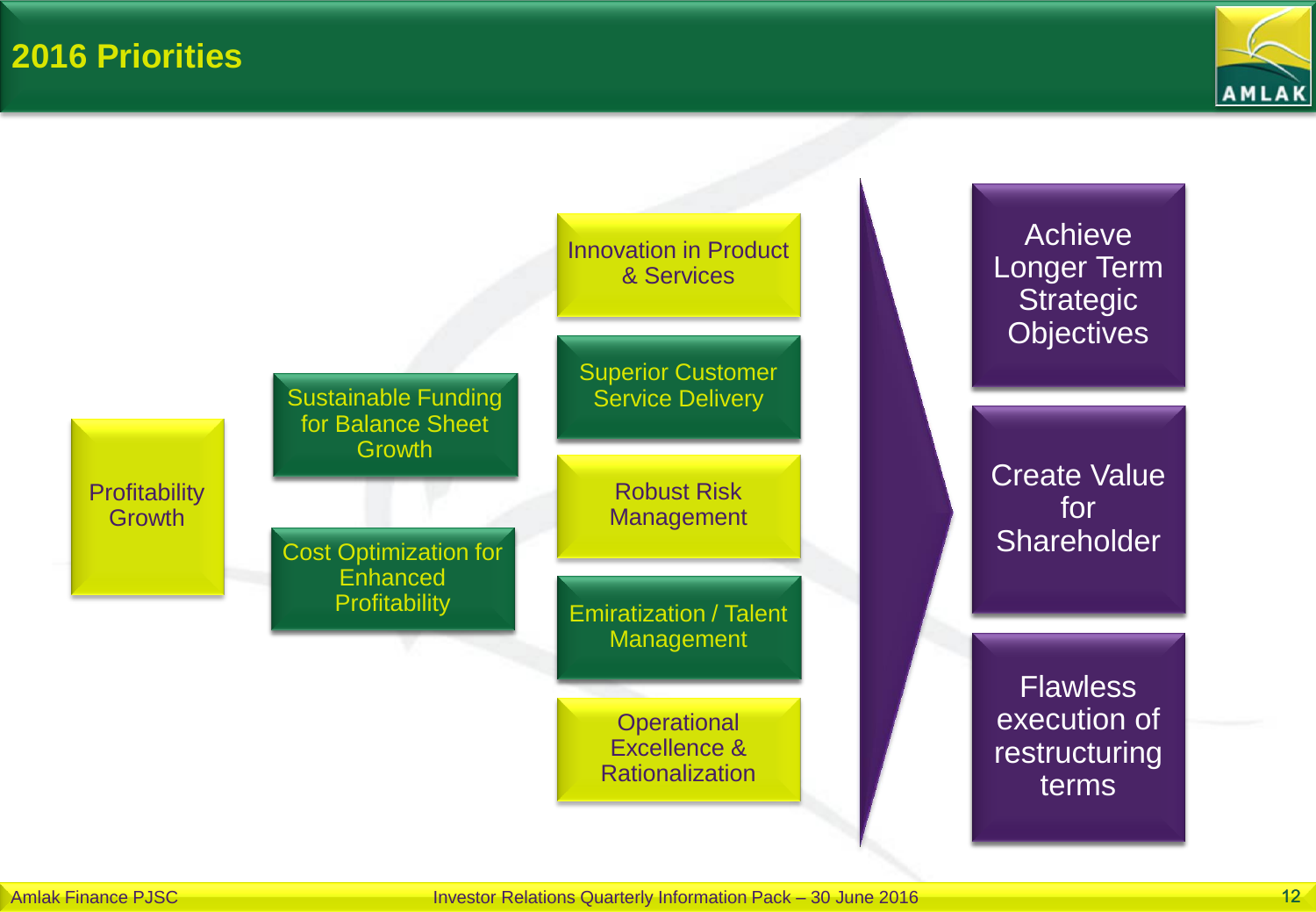

# **AMLAK AT A GLANCE**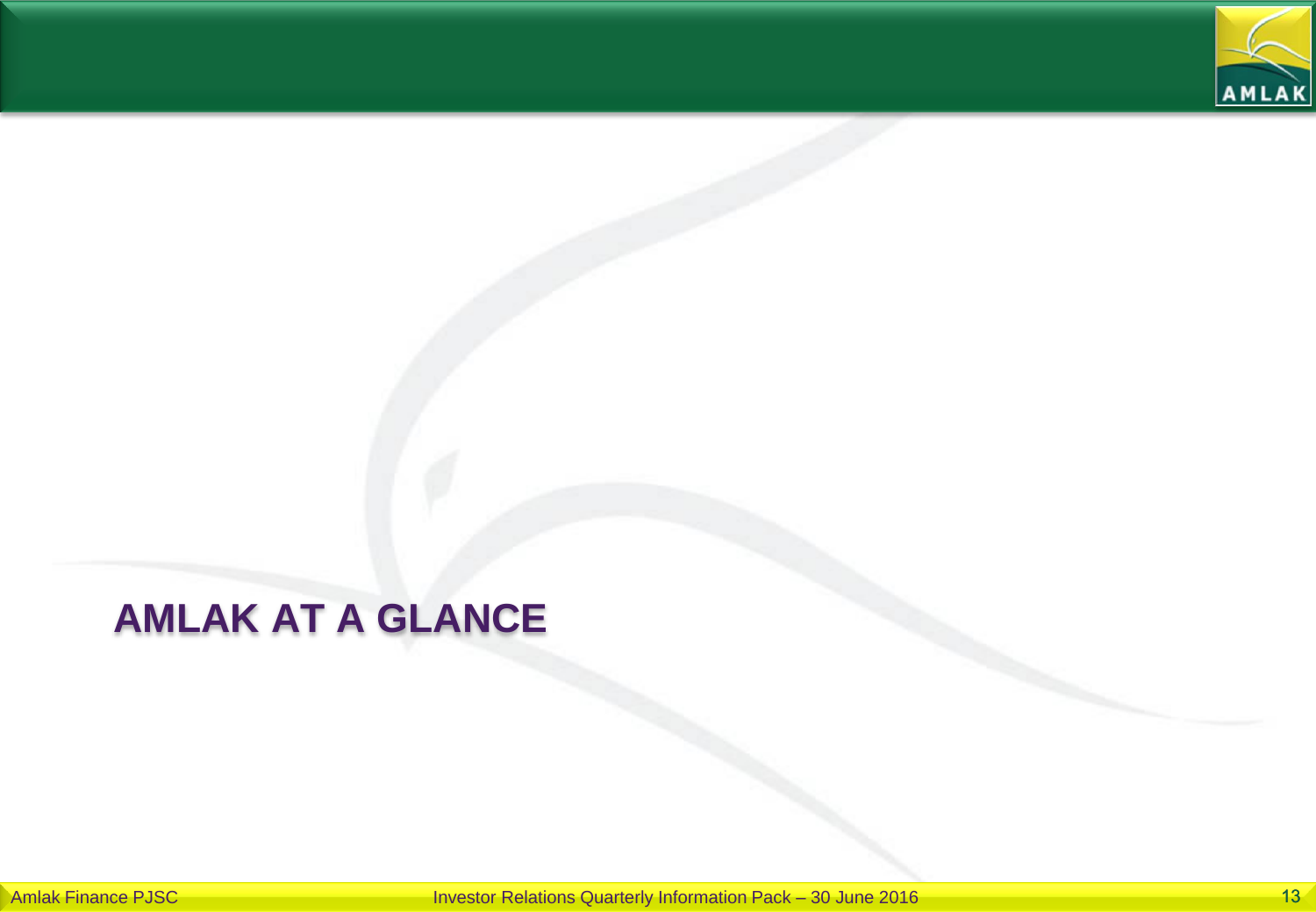

**Amlak Finance was established in 2000 as a leading specialized real estate financier under the regulation of UAE Central Bank.**

**Amlak became a listed company in 2004 on the Dubai Financial Market (DFM) under the regulation of Securities and Commodities Authority (SCA) and UAE Central Bank.**

**Amlak became a Sharia Compliant Finance Company in 2004.**

**Amlak operates in UAE, Egypt and with affiliation in Saudi Arabia.**

**In the UAE, Amlak's focus is on Dubai property market, in both freehold and leasehold areas.**

**Amlak provides innovative, Shari'a-compliant property financing products and solutions for end-users and investors for both ready and off-plan/under-construction properties.**

To learn more about Amlak Finance, please visit our website: [http://www.amlakfinance.com](http://www.amlakfinance.com/)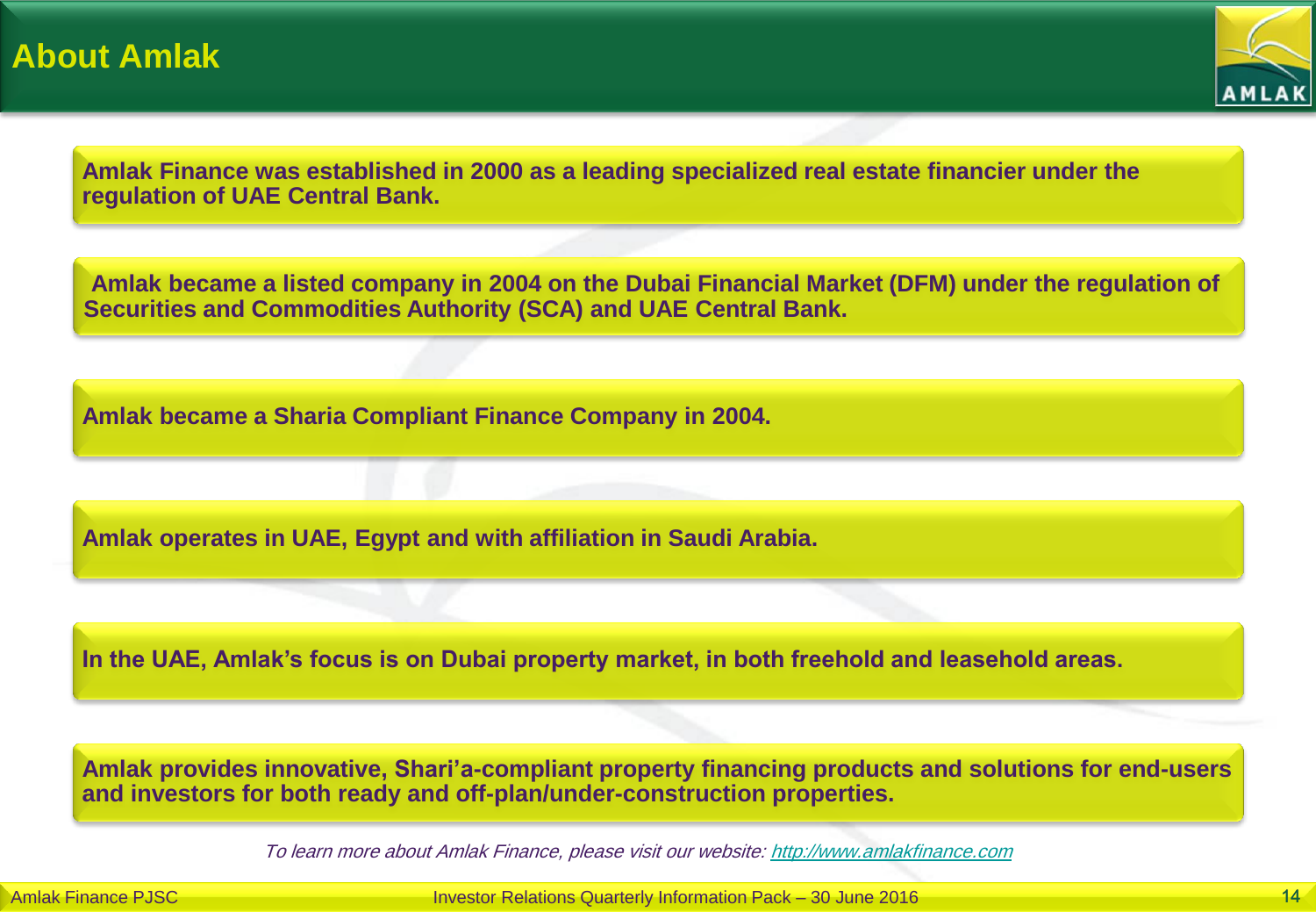

**"To be the specialized and customer centric real estate financing institution in the UAE"**

### **Our Vision Our Mission**

**"To provide niche financial solutions, customized to fit our customers' needs while maximizing shareholders' value and nurturing our employees"**

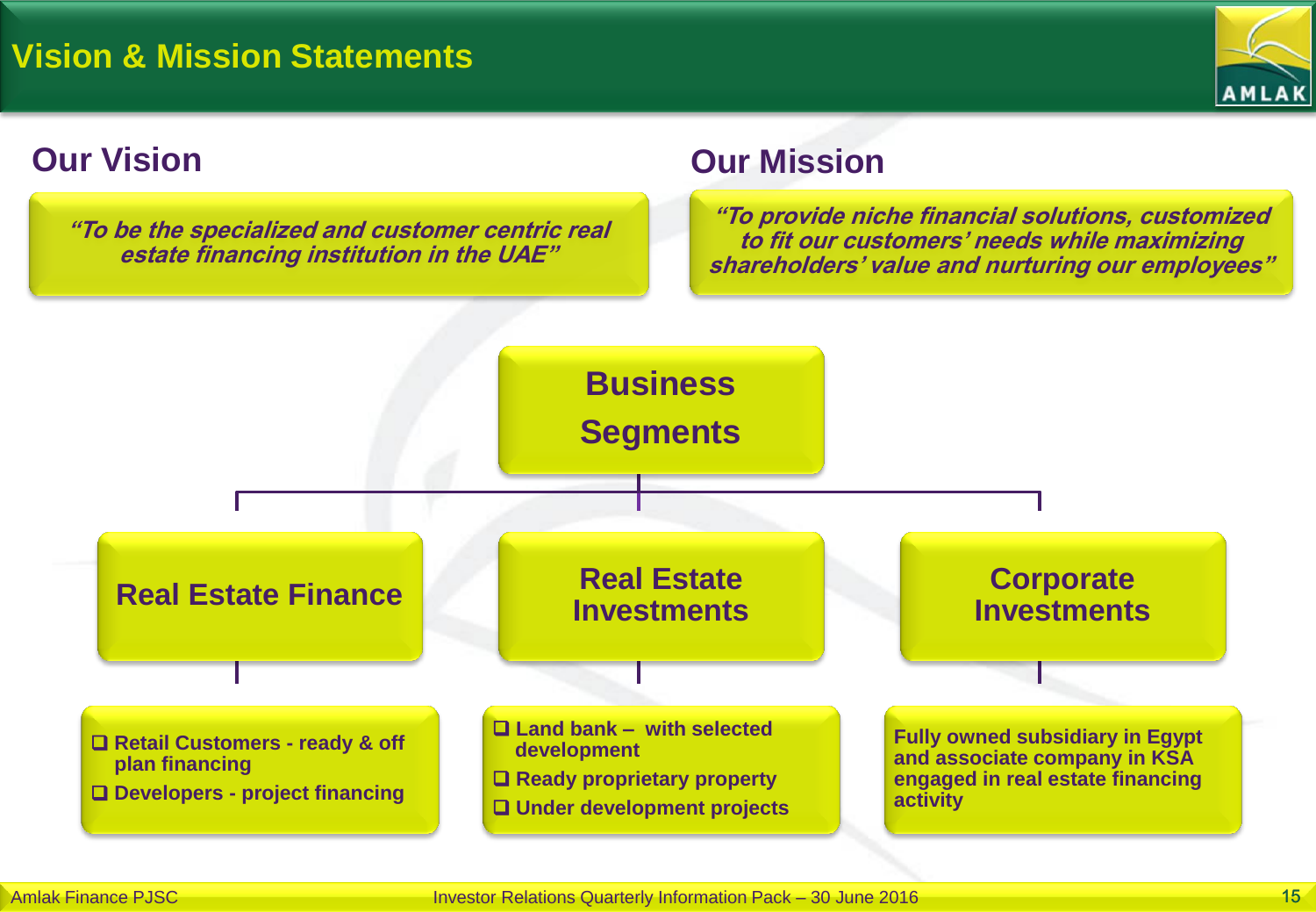## **Organization Structure**



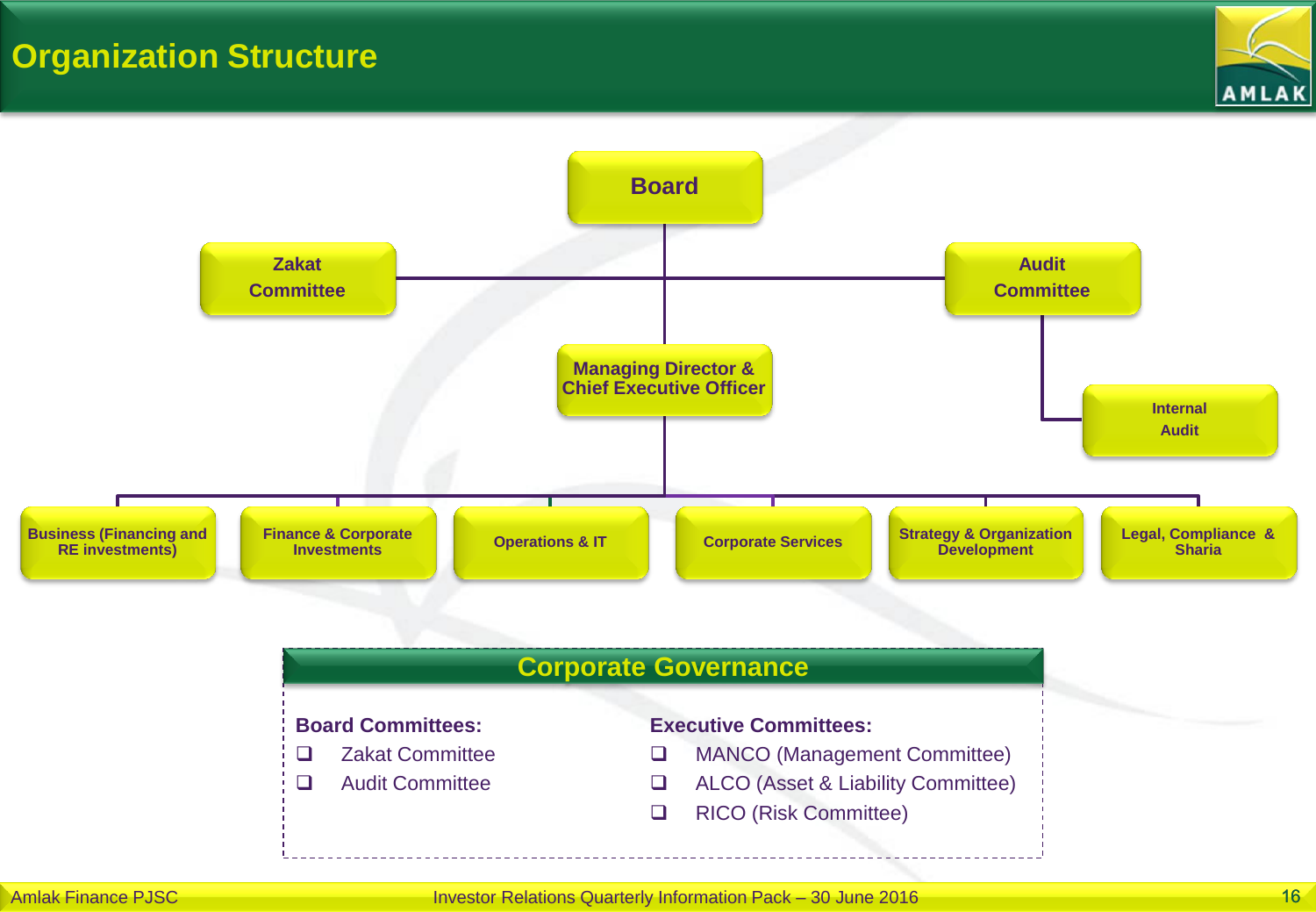# **Key Products and Services**



| <b>Istithmari</b>                           | Amlak's 'Istithmari' is the first-of-its-kind Buy-To-Let property finance (Ijarah) product in the region,<br>$\Box$<br>designed for investors looking to invest in completed residential and commercial properties.<br>Customers are also provided with a complimentary full suite of Property Management Services.                                                                                                        |
|---------------------------------------------|----------------------------------------------------------------------------------------------------------------------------------------------------------------------------------------------------------------------------------------------------------------------------------------------------------------------------------------------------------------------------------------------------------------------------|
| <b>End User Ijarah</b>                      | Our basic home finance product aimed towards end users for residential as well as commercial<br>⊔<br>property in both ready and under-construction projects. Under Ijarah, Amlak buys the property from<br>the developer/seller and leases it out to the customer with a promise to sell at the end of the lease<br>term. The customer pays monthly rentals that comprise of fixed, variable and supplementary<br>rentals. |
| <b>Tatweer</b>                              | □ Amlak 'Tatweer' is an off plan financing product for a Buy To Let property as well as for end users.<br>Finance is supplemented by a complimentary full suite of property management services that<br>comes into effect post completion of the property.                                                                                                                                                                 |
| <b>Developer</b><br><b>Finance</b>          | 'Developer Finance' is given for Amlak approved unfinished projects as an advance payment<br>$\Box$<br>against future receivables or as an independent finance facility to complete the project.                                                                                                                                                                                                                           |
| <b>Platinum</b><br><b>Lifestyle Takaful</b> | 'Platinum Lifestyle Takaful' is a comprehensive Takaful plans package exclusively designed for all<br>$\Box$<br>customers. The plans give protection against most property finance related perils and other value<br>added lifestyle benefits.                                                                                                                                                                             |
| <b>Construction</b><br><b>Finance</b>       | 'Construction Finance' is offered to investors owning plots for construction with finance up to 50% of<br>$\Box$<br>total project cost. It is packaged with value added services with support from Amlak's technical<br>engineering team to assist in various stages of the construction project.                                                                                                                          |
| <b>Amlak Finance PJSC</b>                   | Investor Relations Quarterly Information Pack - 30 June 2016                                                                                                                                                                                                                                                                                                                                                               |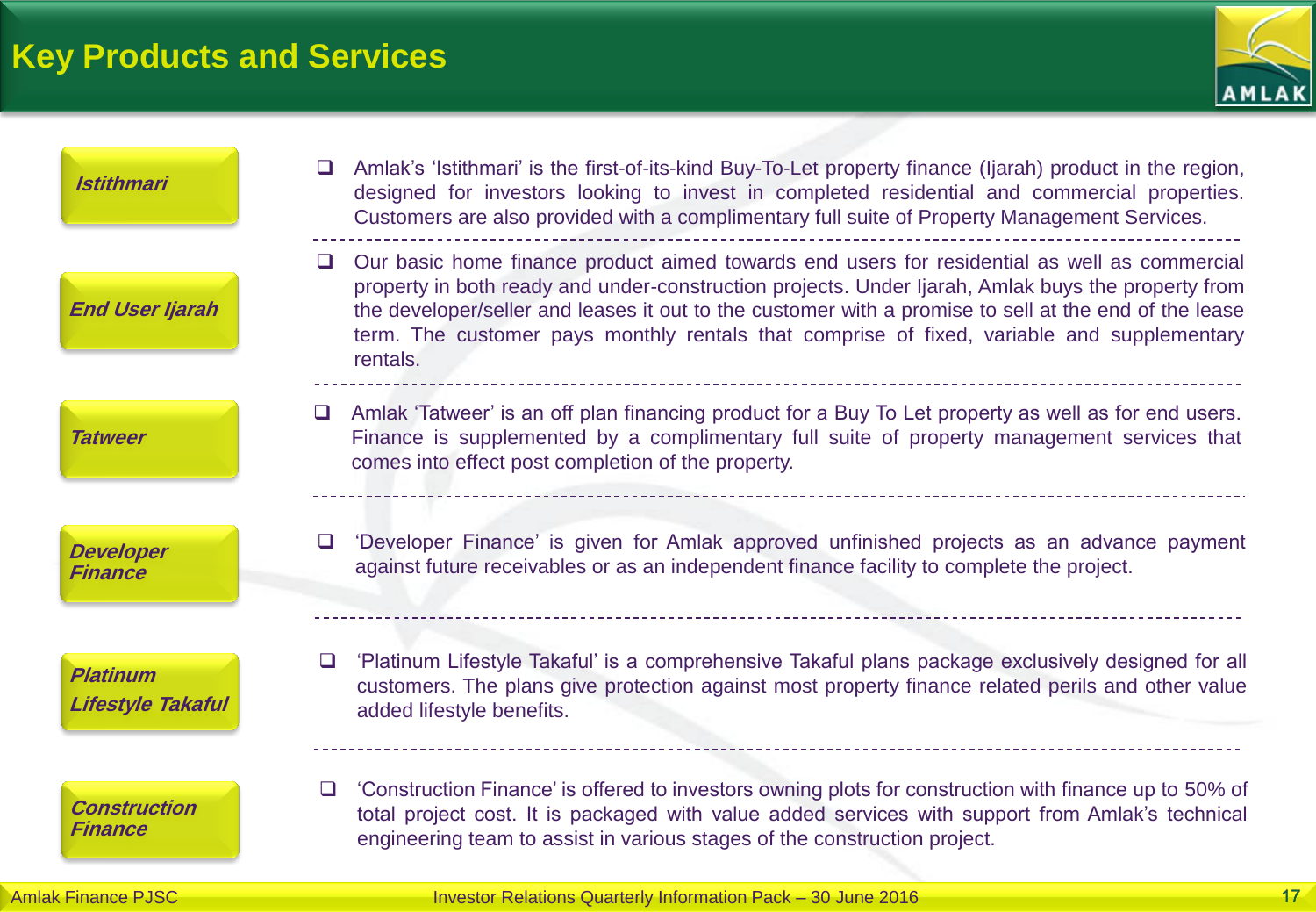

# **OWNERSHIP STRUCTURE / STOCK INFORMATION**